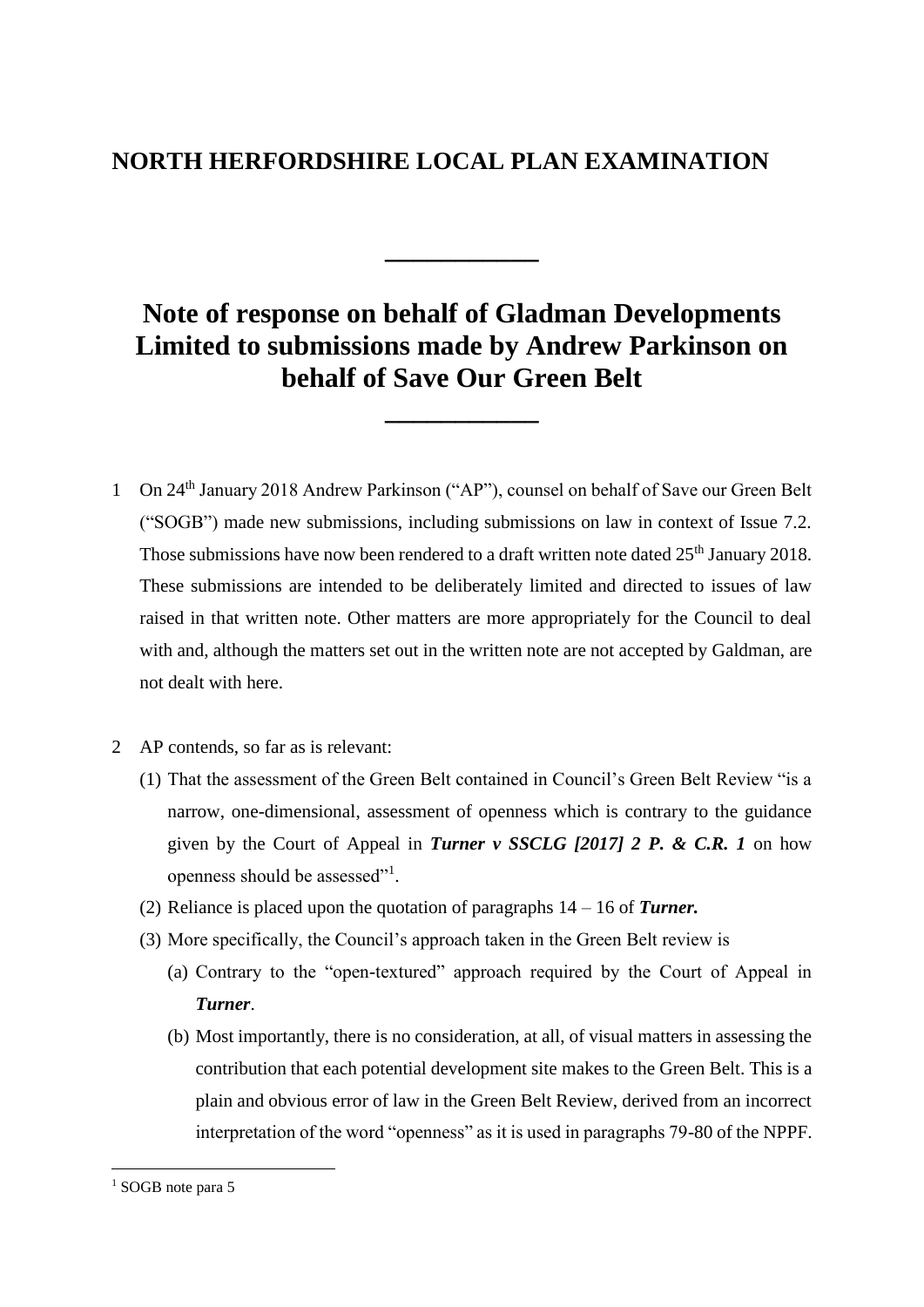- (c) The result is that the approach taken by the Green Belt Review is inconsistent with national planning policy and, as the key document in the evidence base informing the release of individual sites from the Green Belt, the plan as a whole is unsound.
- 3 It is submitted that those submissions are erroneous and should be rejected for the following reasons:
	- (1) Whilst the interpretation of policy is a matter of law, for the Courts to determine (see *Tesco -v- Dundee [2012] UKSC 13*, in particular paragraphs 18 and 19), its application is the local planning authority. The interpretation of policy here, by the Council, is correct and its application is supported by relevant evidence.
	- (2) *Turner* does not stand as authority for the propositions advanced AP. His approach is, with respect, to wrench the passages cited completely out of context.
	- (3) Turner dealt with a section 288 challenge to an Inspector's refusal of permission
		- (a) The appeal dealt with a proposal to replace the mobile home and storage yard with a three bedroom residential bungalow and associated residential curtilage<sup>2</sup>.
		- (b) The appellant's case included a comparison between the proposed redevelopment with the existing lawful use of the land for the mobile home and 11 parked lorries. This was in order to suggest that the volume of the proposed bungalow would be less than the volume of the mobile home and those lorries and that, accordingly, the proposed redevelopment "would not have a greater impact on the openness of the Green Belt" than the existing lawful use of the site. As a result, the applicant contended that the development should not be regarded as inappropriate in the Green Belt.
		- $(c)$  Further<sup>3</sup>, another important part of the that appellant's case before the Inspector was his contention that his application fell within the sixth bullet point in para. 89 of the NPPF, so that the proposed development by building the bungalow would not count as inappropriate development in the Green Belt. The Inspector dismissed this contention<sup>4</sup>.

 $\overline{a}$ 

<sup>2</sup> Judgment para 4

<sup>&</sup>lt;sup>3</sup> Judgment para 8

<sup>4</sup> See judgment para 8, quoting DL para 12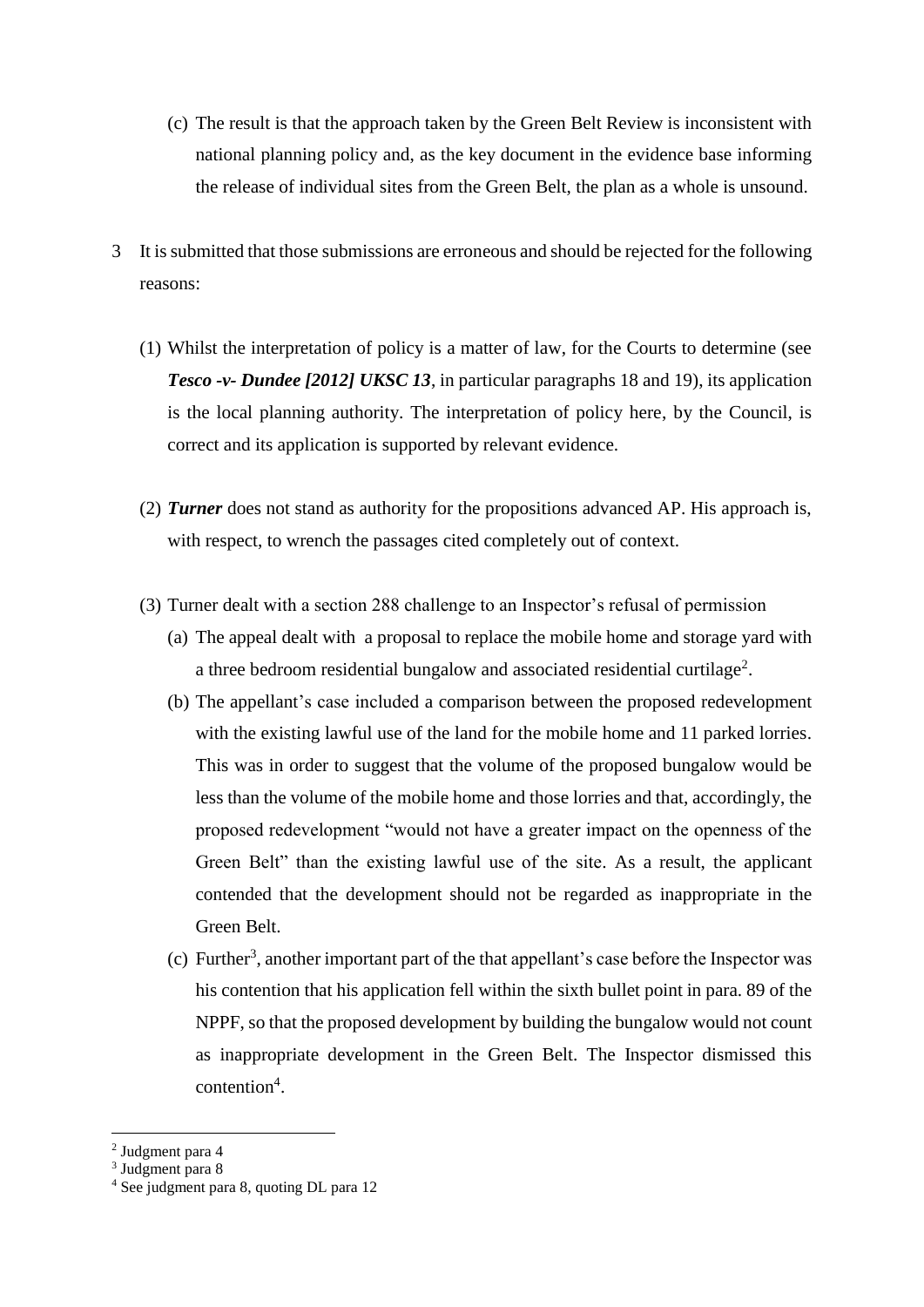- (d) The claim before the Court of Appeal was that the Inspector wrongly conflated the concept of openness in relation to the Green Belt with the concept of visual impact.
- (e) The principal matter in issue was whether the Inspector adopted an improper approach to the question of openness of the Green Belt when he made that comparison. The Court of Appeal rejected the appellant's appeal and concluded that the approach adopted by the Inspector (and the judge below) was correct.
- (f) In particular, the Court of Appeal concluded that the concept of "openness of the Green Belt" is not narrowly limited to the volumetric approach suggested by the appellant. That is the point in the case.
- (g) Instead, the Court considered that the word "openness" is open-textured and a number of factors are capable of being relevant when it comes to applying it to the particular facts of a specific case. (my emphasis).
- (h) Among these will be how built up the Green Belt is now and how built up it would be if redevelopment occurs (in the context of which, volumetric matters may be a material concern, but are by no means the only one). In addition, factors relevant to the visual impact on the aspect of openness which the Green Belt presents. It is in that context that the visual impact is implicitly part of the concept of "openness of the Green Belt" as a matter of the natural meaning of the language used in para. 89 of the NPPF.
- (i) The openness of the Green Belt has a spatial aspect as well as a visual aspect, and the absence of visual intrusion does not in itself mean that there is no impact on the openness of the Green Belt as a result of the location of a new or materially larger building there.
- (4) However, AP's submissions upon the visual aspect is, in any event, without significance in this case as the Council's Review did have regard to visual impacts. Whilst not seeking to be comprehensive, see CG1 pages: 20, 21, 22, 29, 42, 45, 48, 50, 51, 52, 53, 71, 74, 80, 84, 85, 89, 91, 94, 95, 143, 153 and 159
- 4 Further, AP's approach is also flawed as seeking to conflate alleged errors of law with what amount to criticisms of the Council's planning judgements. As Lindblom LJ said in *Barwood -v- Secretary of State CLG and East Staffs BC [2017] EWCA Civ 893***:**